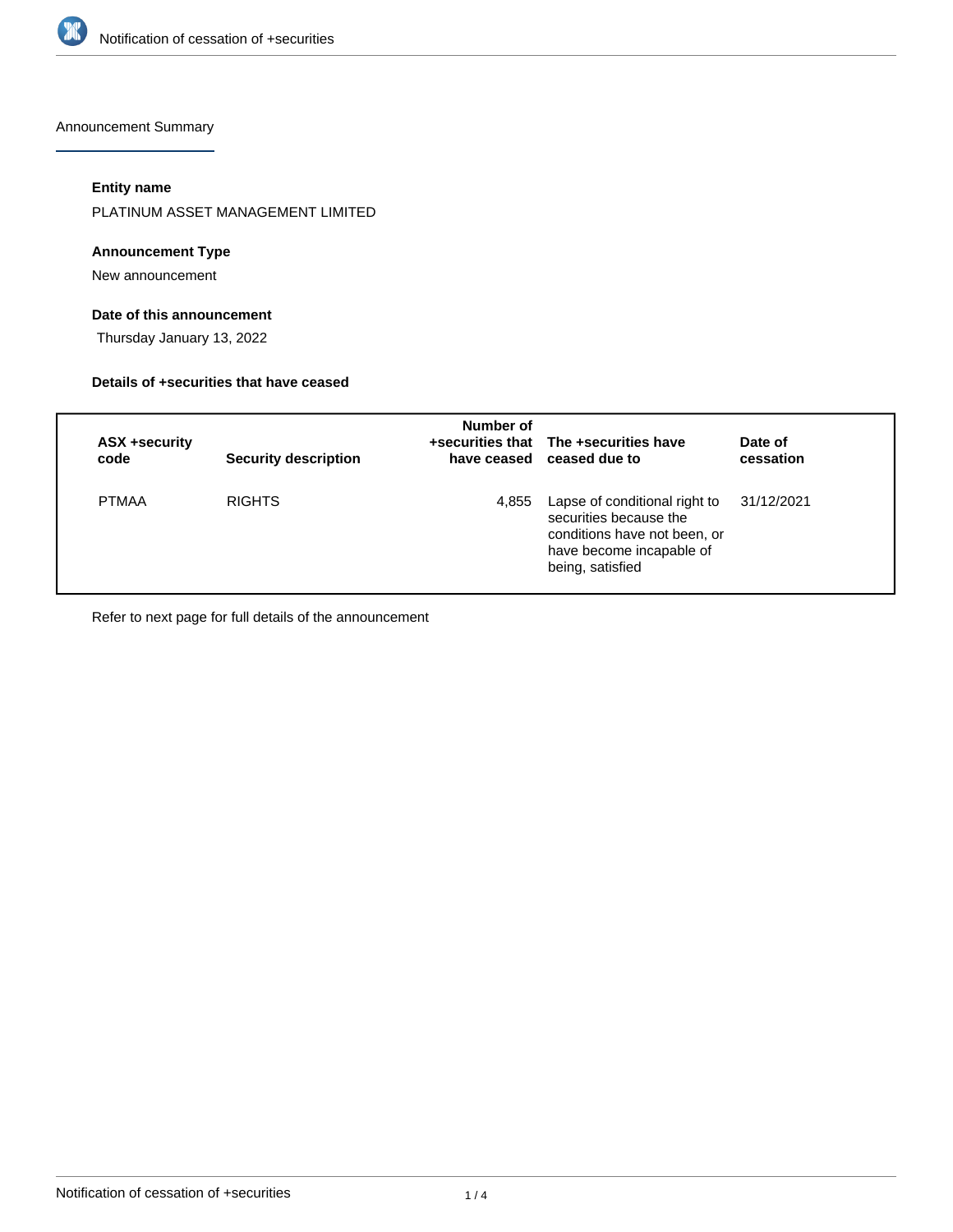

Part 1 - Announcement Details

## **1.1 Name of +Entity**

PLATINUM ASSET MANAGEMENT LIMITED

We (the entity named above) provide the following information about our issued capital.

**1.2 Registered Number Type** ABN

**Registration Number** 13050064287

**1.3 ASX issuer code** PTM

**1.4 The announcement is** New announcement

# **1.5 Date of this announcement**

13/1/2022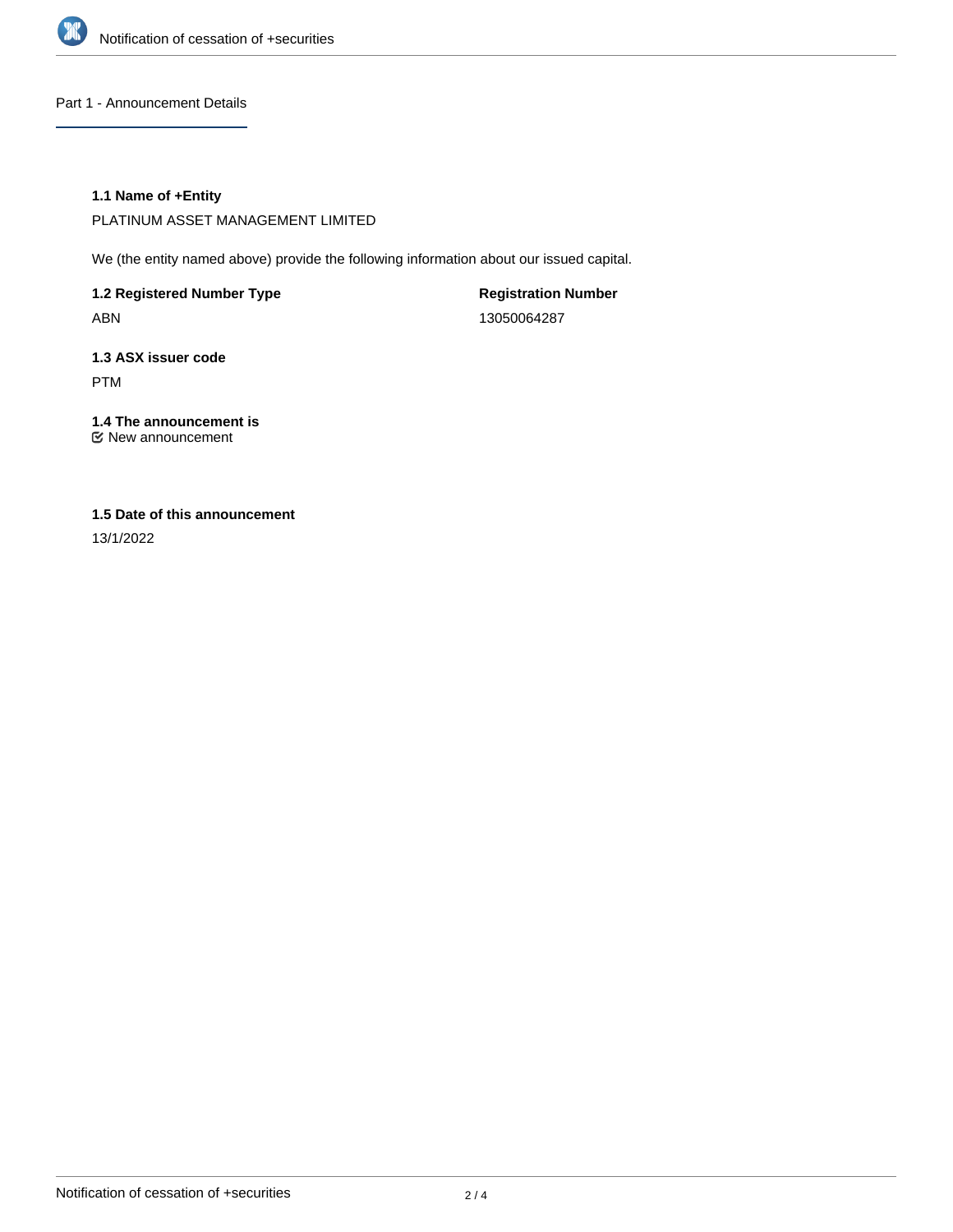

### Part 2 - Details of +equity securities or +debt securities that have ceased

# **ASX +Security Code and Description**

PTMAA : RIGHTS

## **Unquoted +equity securities that have ceased**

**Number of securities that have ceased**

4,855

#### **Reason for cessation**

Lapse of conditional right to securities because the conditions have not been, or have become incapable of being, satisfied

**Is the entity paying any consideration for the cessation?** No

31/12/2021

**Any other information the entity wishes to notify to ASX about the cessation?**